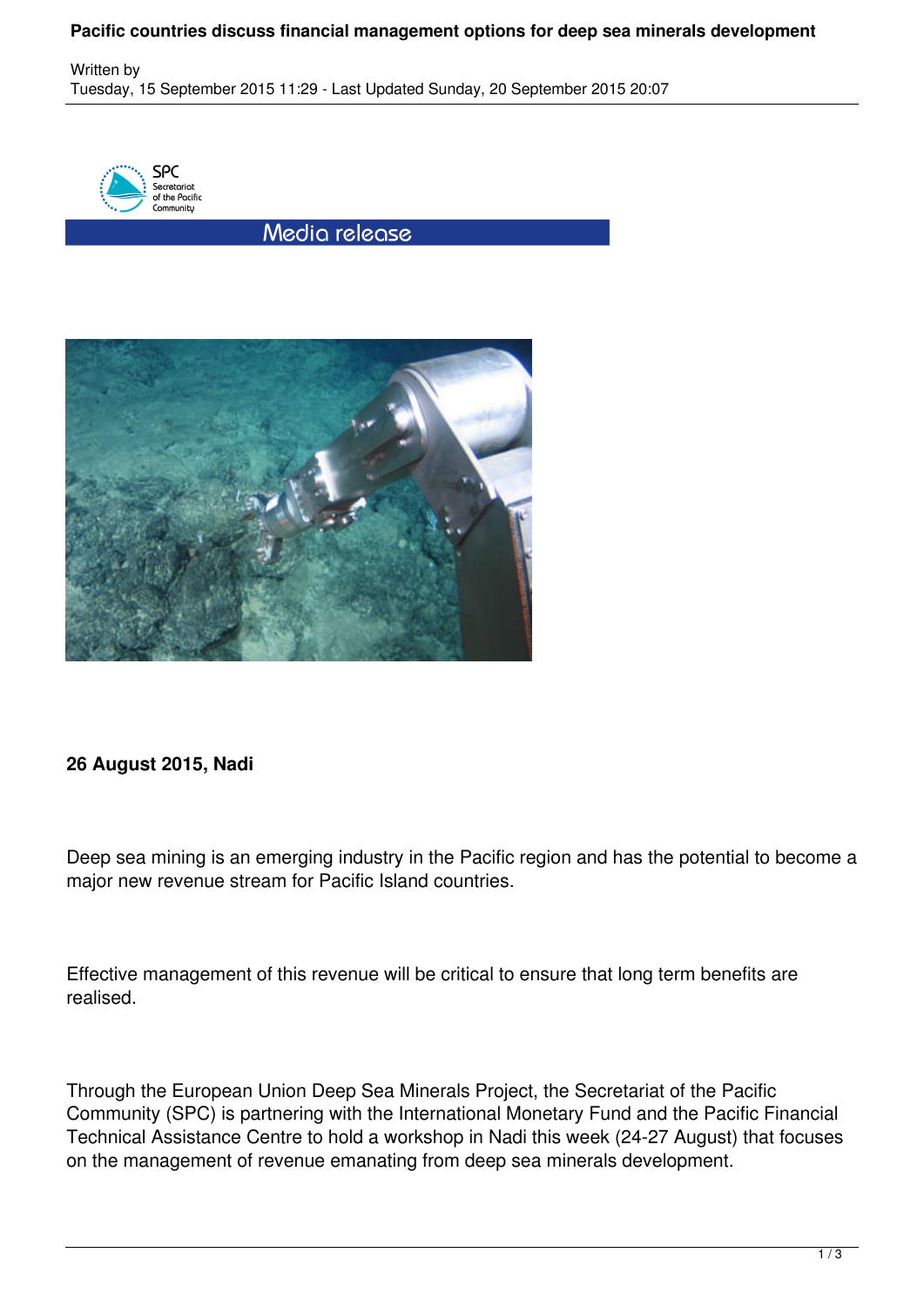## **Pacific countries discuss financial management options for deep sea minerals development**

Representatives from 14 Pacific Island countries, civil society groups, the private sector, finance officials and experts have been invited to participate.

The workshop aims to develop and discuss appropriate fiscal regimes, revenue management and public financial management options that can be considered and implemented for deep sea minerals mining.

"This is part of EU ongoing efforts to assist Pacific countries to prepare to effectively manage deep sea mineral resources that occur within their waters and their interests in the international seabed area," SPC Deep Sea Minerals Project Manager, Akuila Tawake, said.

"Participants will learn how to develop appropriate revenue management schemes to ensure that countries receive their fair share of the proceeds from such mining," Mr Tawake added.

Pacific countries are rightly concerned that Deep Sea Mining projects must be socially acceptable, ensure that the environment is protected and guarantee that they contribute to the genuine development and prosperity of the countries and their people said Johnny Engell-Hansen, Deputy Head of Delegation of the European Union for the Pacific.

On the basis of case study exercises, the participants are also expected to discuss, consider and endorse the Pacific Islands Regional Deep Sea Minerals Financial Framework, developed by SPC and the Pacific Financial Technical Assistance Centre.

Pacific ACP (Africa Caribbean Pacific) States represented include Cook Islands, Federated States of Micronesia, Fiji, Kiribati, Marshall Islands, Niue, Palau, Papua New Guinea, Samoa, Solomon Islands, Timor-Leste, Tonga, Tuvalu and Vanuatu.

This is the seventh regional training workshop in the Deep Sea Minerals project series. The mining of deep sea minerals is yet to commence in the Pacific region.